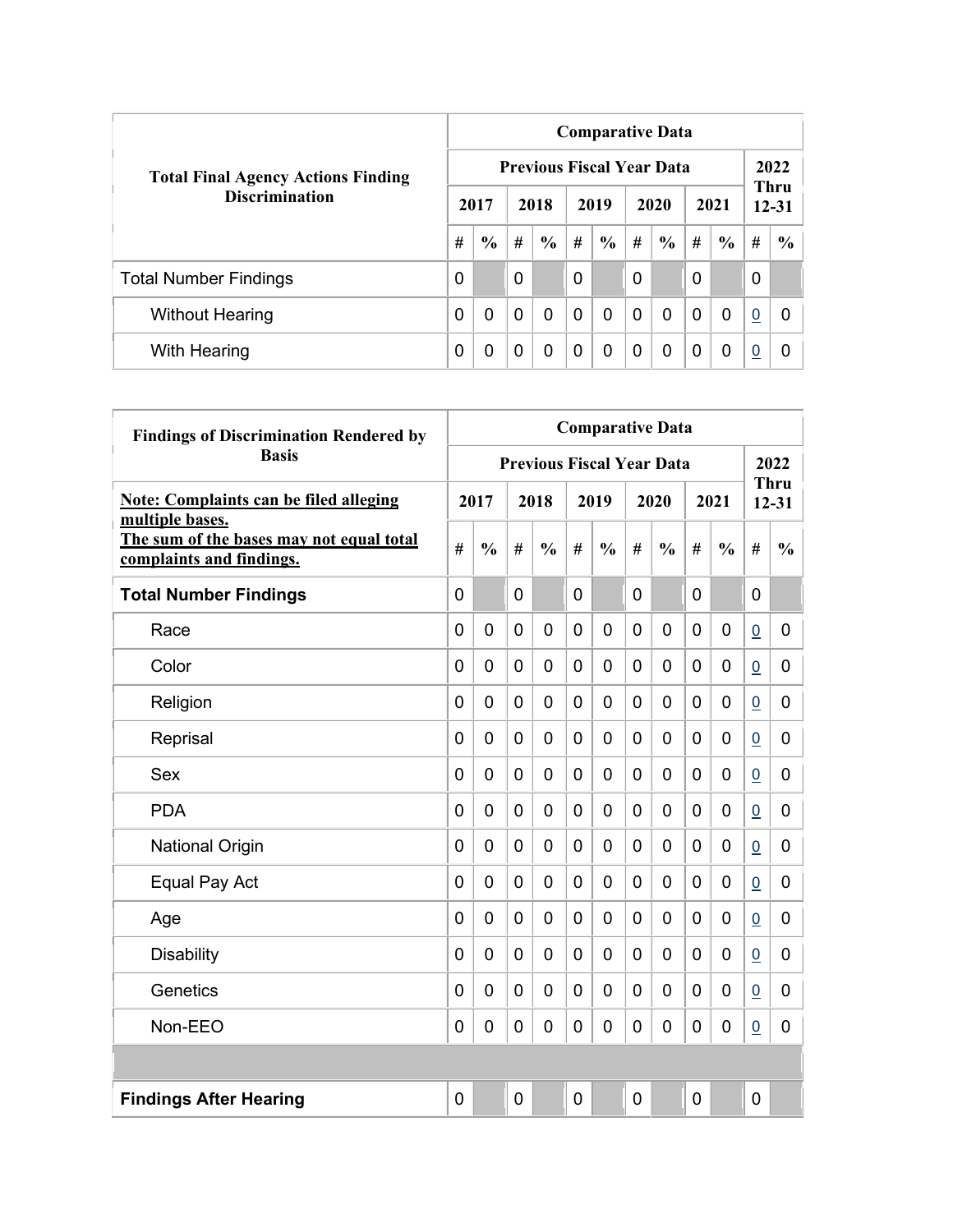| <b>Findings of Discrimination Rendered by</b>                                           | <b>Comparative Data</b> |               |             |                                  |                |               |             |               |   |                  |                 |                          |
|-----------------------------------------------------------------------------------------|-------------------------|---------------|-------------|----------------------------------|----------------|---------------|-------------|---------------|---|------------------|-----------------|--------------------------|
| <b>Basis</b>                                                                            |                         |               |             | <b>Previous Fiscal Year Data</b> |                |               |             |               |   |                  |                 | 2022                     |
| <b>Note: Complaints can be filed alleging</b>                                           |                         | 2017          |             | 2018                             |                | 2019          |             | 2020          |   | 2021             |                 | <b>Thru</b><br>$12 - 31$ |
| multiple bases.<br>The sum of the bases may not equal total<br>complaints and findings. | #                       | $\frac{0}{0}$ | #           | $\frac{0}{0}$                    | #              | $\frac{0}{0}$ | #           | $\frac{0}{0}$ | # | $\frac{0}{0}$    | #               | $\frac{0}{0}$            |
| Race                                                                                    | 0                       | 0             | 0           | $\overline{0}$                   | $\overline{0}$ | $\mathbf 0$   | 0           | 0             | 0 | 0                | $\overline{0}$  | 0                        |
| Color                                                                                   | 0                       | 0             | 0           | 0                                | 0              | 0             | 0           | 0             | 0 | 0                | $\overline{0}$  | 0                        |
| Religion                                                                                | 0                       | 0             | 0           | 0                                | 0              | 0             | 0           | 0             | 0 | 0                | $\overline{0}$  | 0                        |
| Reprisal                                                                                | 0                       | 0             | 0           | 0                                | 0              | 0             | 0           | 0             | 0 | 0                | $\overline{0}$  | 0                        |
| Sex                                                                                     | 0                       | 0             | 0           | 0                                | 0              | 0             | 0           | 0             | 0 | 0                | $\underline{0}$ | 0                        |
| <b>PDA</b>                                                                              | 0                       | 0             | 0           | $\overline{0}$                   | 0              | $\mathbf 0$   | 0           | 0             | 0 | 0                | $\overline{0}$  | 0                        |
| <b>National Origin</b>                                                                  | 0                       | 0             | 0           | 0                                | 0              | 0             | 0           | 0             | 0 | 0                | $\overline{0}$  | 0                        |
| Equal Pay Act                                                                           | 0                       | 0             | 0           | 0                                | 0              | 0             | 0           | 0             | 0 | 0                | $\overline{0}$  | 0                        |
| Age                                                                                     | 0                       | 0             | 0           | 0                                | 0              | 0             | 0           | 0             | 0 | 0                | $\overline{0}$  | 0                        |
| <b>Disability</b>                                                                       | 0                       | 0             | 0           | 0                                | 0              | 0             | 0           | 0             | 0 | 0                | $\overline{0}$  | 0                        |
| Genetics                                                                                | 0                       | 0             | 0           | 0                                | 0              | 0             | 0           | 0             | 0 | 0                | $\overline{0}$  | 0                        |
| Non-EEO                                                                                 | 0                       | 0             | 0           | 0                                | 0              | 0             | 0           | 0             | 0 | 0                | $\overline{0}$  | 0                        |
|                                                                                         |                         |               |             |                                  |                |               |             |               |   |                  |                 |                          |
| <b>Findings Without Hearing</b>                                                         | 0                       |               | 0           |                                  | 0              |               | 0           |               | 0 |                  | $\mathbf 0$     |                          |
| Race                                                                                    | 0                       | 0             | 0           | 0                                | 0              | 0             | 0           | 0             | 0 | 0                | $\overline{0}$  | 0                        |
| Color                                                                                   | 0                       | $\mathbf 0$   | $\pmb{0}$   | $\mathbf 0$                      | $\mathbf 0$    | $\mathbf 0$   | $\mathbf 0$ | 0             | 0 | $\boldsymbol{0}$ | $\underline{0}$ | 0                        |
| Religion                                                                                | 0                       | $\mathbf 0$   | $\pmb{0}$   | $\mathbf 0$                      | $\mathbf 0$    | $\mathbf 0$   | 0           | 0             | 0 | $\boldsymbol{0}$ | $\underline{0}$ | 0                        |
| Reprisal                                                                                | 0                       | $\mathbf 0$   | $\pmb{0}$   | $\mathbf 0$                      | $\mathbf 0$    | $\mathbf 0$   | $\mathbf 0$ | 0             | 0 | $\boldsymbol{0}$ | $\underline{0}$ | 0                        |
| Sex                                                                                     | 0                       | $\mathbf 0$   | $\pmb{0}$   | $\mathbf 0$                      | $\mathbf 0$    | $\mathbf 0$   | $\mathbf 0$ | 0             | 0 | $\pmb{0}$        | $\underline{0}$ | 0                        |
| <b>PDA</b>                                                                              | 0                       | $\mathbf 0$   | $\pmb{0}$   | $\mathbf 0$                      | $\mathbf 0$    | $\mathbf 0$   | $\mathbf 0$ | $\pmb{0}$     | 0 | $\mathbf 0$      | $\underline{0}$ | 0                        |
| <b>National Origin</b>                                                                  | 0                       | $\mathbf 0$   | $\pmb{0}$   | $\mathbf 0$                      | $\mathbf 0$    | $\pmb{0}$     | $\mathbf 0$ | 0             | 0 | $\pmb{0}$        | $\Omega$        | 0                        |
| Equal Pay Act                                                                           | 0                       | $\pmb{0}$     | $\mathbf 0$ | 0                                | $\mathbf 0$    | $\pmb{0}$     | 0           | 0             | 0 | 0                | $\underline{0}$ | 0                        |
| Age                                                                                     | 0                       | $\pmb{0}$     | 0           | $\pmb{0}$                        | $\pmb{0}$      | $\pmb{0}$     | 0           | 0             | 0 | $\pmb{0}$        | $\overline{0}$  | $\mathbf 0$              |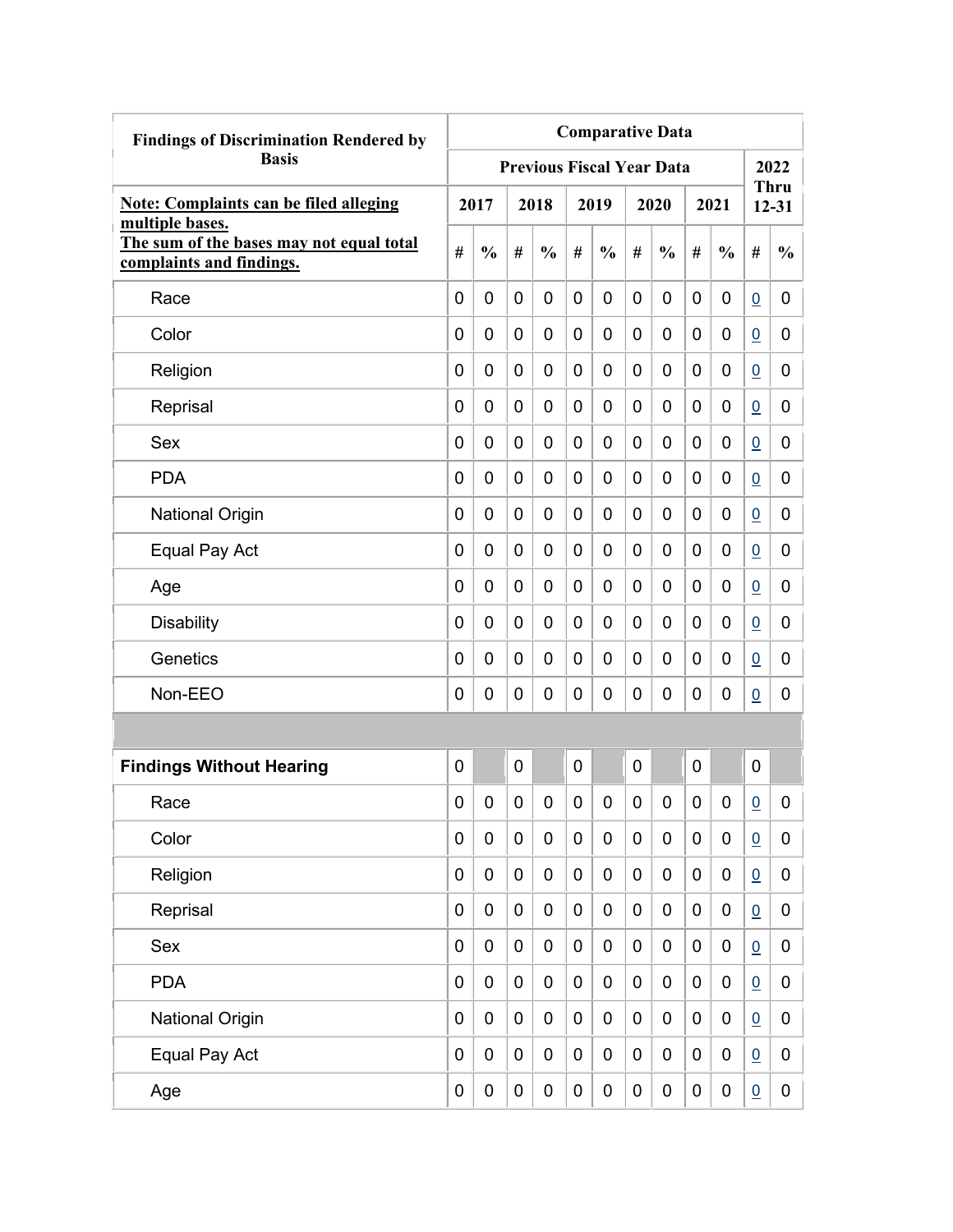| <b>Findings of Discrimination Rendered by</b>                        |      | <b>Comparative Data</b> |          |                                  |          |               |          |               |          |               |                          |               |  |  |  |
|----------------------------------------------------------------------|------|-------------------------|----------|----------------------------------|----------|---------------|----------|---------------|----------|---------------|--------------------------|---------------|--|--|--|
| <b>Basis</b>                                                         |      |                         |          | <b>Previous Fiscal Year Data</b> |          |               |          |               |          |               | 2022                     |               |  |  |  |
| Note: Complaints can be filed alleging<br>multiple bases.            | 2017 |                         | 2018     |                                  | 2019     |               |          | 2020          | 2021     |               | <b>Thru</b><br>$12 - 31$ |               |  |  |  |
| The sum of the bases may not equal total<br>complaints and findings. | #    | $\frac{0}{0}$           | #        | $\frac{6}{9}$                    | #        | $\frac{6}{6}$ | #        | $\frac{0}{0}$ | #        | $\frac{6}{6}$ | #                        | $\frac{6}{9}$ |  |  |  |
| <b>Disability</b>                                                    | 0    | $\Omega$                | $\Omega$ | 0                                | $\Omega$ | 0             | $\Omega$ | 0             | $\Omega$ | $\mathbf 0$   | $\boldsymbol{0}$         | 0             |  |  |  |
| Genetics                                                             | 0    | 0                       | $\Omega$ | 0                                | $\Omega$ | 0             | $\Omega$ | 0             | 0        | $\Omega$      | 0                        | 0             |  |  |  |
| $Non-EEO$                                                            | 0    | 0                       | 0        | 0                                | 0        | 0             | $\Omega$ | 0             | 0        | 0             | $\overline{0}$           |               |  |  |  |

|                                               | <b>Comparative Data</b> |                |   |                |                |                |                |                                  |             |                |                 |                          |  |
|-----------------------------------------------|-------------------------|----------------|---|----------------|----------------|----------------|----------------|----------------------------------|-------------|----------------|-----------------|--------------------------|--|
| <b>Findings of Discrimination Rendered by</b> |                         |                |   |                |                |                |                | <b>Previous Fiscal Year Data</b> |             |                |                 | 2022                     |  |
| <b>Issue</b>                                  |                         | 2017           |   | 2018           |                | 2019           |                | 2020                             |             | 2021           |                 | <b>Thru</b><br>$12 - 31$ |  |
|                                               | #                       | $\frac{0}{0}$  | # | $\frac{0}{0}$  | #              | $\frac{0}{0}$  | #              | $\frac{0}{0}$                    | #           | $\frac{0}{0}$  | #               | $\frac{0}{0}$            |  |
| <b>Total Number Findings</b>                  | 0                       |                | 0 |                | 0              |                | 0              |                                  | 0           |                | 0               |                          |  |
| Appointment/Hire                              | $\mathbf 0$             | $\mathbf 0$    | 0 | $\overline{0}$ | $\overline{0}$ | $\mathbf 0$    | 0              | 0                                | $\mathbf 0$ | 0              | $\underline{0}$ | 0                        |  |
| <b>Assignment of Duties</b>                   | 0                       | $\mathbf 0$    | 0 | $\overline{0}$ | $\mathbf 0$    | 0              | 0              | 0                                | 0           | 0              | $\underline{0}$ | 0                        |  |
| Awards                                        | 0                       | 0              | 0 | $\overline{0}$ | $\mathbf 0$    | 0              | 0              | 0                                | 0           | $\mathbf 0$    | $\underline{0}$ | 0                        |  |
| <b>Conversion to Full Time/Perm Status</b>    | $\mathbf{0}$            | 0              | 0 | $\overline{0}$ | $\mathbf 0$    | $\overline{0}$ | 0              | 0                                | $\mathbf 0$ | $\mathbf 0$    | $\underline{0}$ | 0                        |  |
| <b>Disciplinary Action</b>                    |                         |                |   |                |                |                |                |                                  |             |                |                 |                          |  |
| Demotion                                      | $\overline{0}$          | 0              | 0 | $\mathbf 0$    | $\mathbf 0$    | $\mathbf 0$    | $\overline{0}$ | 0                                | 0           | $\mathbf 0$    | $\underline{0}$ | 0                        |  |
| Reprimand                                     | 0                       | 0              | 0 | 0              | $\mathbf 0$    | 0              | 0              | 0                                | 0           | 0              | $\overline{0}$  | 0                        |  |
| Suspension                                    | 0                       | $\overline{0}$ | 0 | $\overline{0}$ | $\mathbf 0$    | $\overline{0}$ | 0              | 0                                | $\mathbf 0$ | $\overline{0}$ | $\overline{0}$  | 0                        |  |
| Removal                                       | 0                       | 0              | 0 | $\overline{0}$ | $\mathbf 0$    | 0              | 0              | 0                                | $\mathbf 0$ | $\overline{0}$ | $\underline{0}$ | 0                        |  |
| <b>Duty Hours</b>                             | $\Omega$                | $\Omega$       | 0 | $\overline{0}$ | $\mathbf 0$    | 0              | $\Omega$       | 0                                | $\mathbf 0$ | $\overline{0}$ | $\underline{0}$ | 0                        |  |
| Perf. Eval./ Appraisal                        | $\Omega$                | 0              | 0 | $\Omega$       | 0              | 0              | $\Omega$       | 0                                | $\Omega$    | $\mathbf 0$    | $\overline{0}$  | 0                        |  |
| Examination/Test                              | 0                       | 0              | 0 | $\overline{0}$ | $\mathbf 0$    | 0              | 0              | 0                                | 0           | 0              | $\pmb{0}$       | 0                        |  |
| Harassment                                    |                         |                |   |                |                |                |                |                                  |             |                |                 |                          |  |
| Non-Sexual                                    | $\mathbf{0}$            | $\mathbf 0$    | 0 | $\overline{0}$ | $\mathbf 0$    | 0              | 0              | 0                                | $\mathbf 0$ | $\overline{0}$ | $\underline{0}$ | 0                        |  |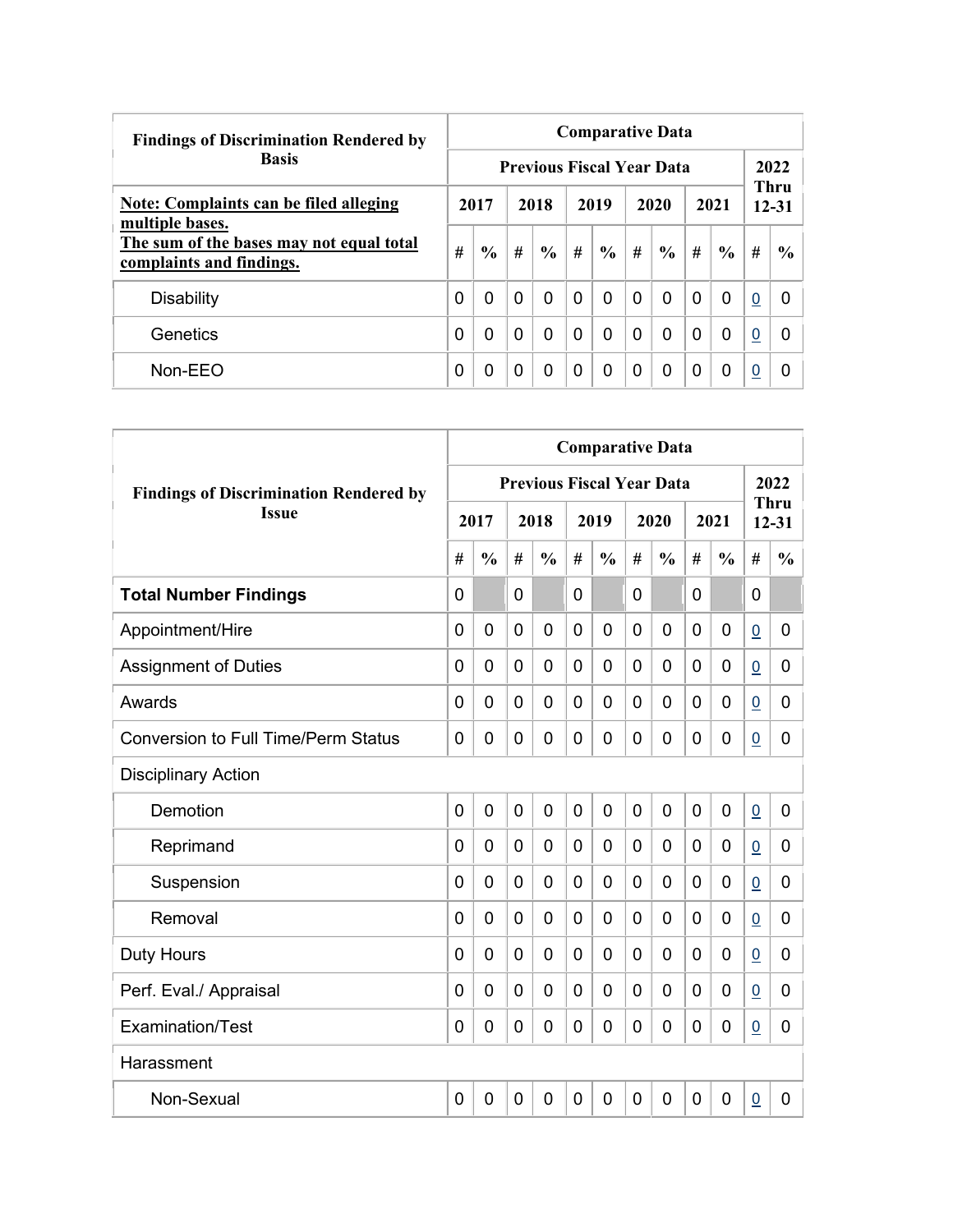|                                               | <b>Comparative Data</b> |               |                |               |             |               |   |                                  |   |               |                 |                   |
|-----------------------------------------------|-------------------------|---------------|----------------|---------------|-------------|---------------|---|----------------------------------|---|---------------|-----------------|-------------------|
| <b>Findings of Discrimination Rendered by</b> |                         |               |                |               |             |               |   | <b>Previous Fiscal Year Data</b> |   |               |                 | 2022              |
| <b>Issue</b>                                  |                         | 2017          |                | 2018          |             | 2019          |   | 2020                             |   | 2021          |                 | Thru<br>$12 - 31$ |
|                                               | #                       | $\frac{0}{0}$ | #              | $\frac{0}{0}$ | #           | $\frac{0}{0}$ | # | $\frac{0}{0}$                    | # | $\frac{0}{0}$ | #               | $\frac{0}{0}$     |
| Sexual                                        | 0                       | 0             | 0              | 0             | 0           | 0             | 0 | 0                                | 0 | 0             | $\underline{0}$ | 0                 |
| <b>Medical Examination</b>                    | 0                       | 0             | 0              | 0             | 0           | 0             | 0 | 0                                | 0 | 0             | $\underline{0}$ | 0                 |
| Pay including overtime                        | 0                       | 0             | 0              | 0             | 0           | 0             | 0 | 0                                | 0 | 0             | $\overline{0}$  | 0                 |
| Promotion/Non-Selection                       | 0                       | 0             | 0              | 0             | 0           | 0             | 0 | 0                                | 0 | 0             | $\overline{0}$  | 0                 |
| Reassignment                                  |                         |               |                |               |             |               |   |                                  |   |               |                 |                   |
| Denied                                        | $\mathbf 0$             | 0             | $\overline{0}$ | 0             | 0           | 0             | 0 | 0                                | 0 | 0             | $\underline{0}$ | 0                 |
| <b>Directed</b>                               | 0                       | 0             | 0              | 0             | 0           | 0             | 0 | 0                                | 0 | 0             | $\overline{0}$  | 0                 |
| Reasonable Accommodation Disability           | 0                       | 0             | 0              | 0             | 0           | 0             | 0 | 0                                | 0 | 0             | $\overline{0}$  | 0                 |
| Reinstatement                                 | $\Omega$                | $\mathbf 0$   | 0              | 0             | 0           | 0             | 0 | 0                                | 0 | 0             | $\overline{0}$  | 0                 |
| Religious Accommodation                       | 0                       | $\mathbf 0$   | 0              | 0             | 0           | 0             | 0 | 0                                | 0 | 0             | 0               | 0                 |
| Retirement                                    | 0                       | 0             | 0              | 0             | 0           | 0             | 0 | 0                                | 0 | 0             | $\overline{0}$  | 0                 |
| Sex-Stereotyping                              | 0                       | 0             | 0              | 0             | 0           | 0             | 0 | 0                                | 0 | 0             | 0               | 0                 |
| <b>Telework</b>                               | 0                       | $\mathbf 0$   | 0              | 0             | 0           | 0             | 0 | 0                                | 0 | 0             | 0               | 0                 |
| Termination                                   | 0                       | 0             | 0              | 0             | 0           | 0             | 0 | 0                                | 0 | 0             | $\overline{0}$  | 0                 |
| <b>Terms/Conditions of Employment</b>         | 0                       | 0             | 0              | 0             | 0           | 0             | 0 | 0                                | 0 | 0             | $\overline{0}$  | 0                 |
| <b>Time and Attendance</b>                    | 0                       | 0             | 0              | 0             | 0           | 0             | 0 | 0                                | 0 | 0             | $\overline{0}$  | 0                 |
| Training                                      | 0                       | 0             | 0              | 0             | 0           | 0             | 0 | 0                                | 0 | 0             | 0               | 0                 |
| Other - User Define                           |                         |               |                |               |             |               |   |                                  |   |               |                 |                   |
| User Defined - Other 1                        | $\mathbf 0$             | 0             | 0              | 0             | $\mathbf 0$ | 0             | 0 | 0                                | 0 | 0             | 0               | $\mathbf 0$       |
| User Defined - Other 2                        | 0                       | 0             | 0              | 0             | 0           | 0             | 0 | 0                                | 0 | 0             | 0               | 0                 |
| User Defined - Other 3                        | 0                       | 0             | 0              | 0             | 0           | 0             | 0 | 0                                | 0 | 0             | $\overline{0}$  | 0                 |
| User Defined - Other 4                        | 0                       | 0             | 0              | 0             | 0           | 0             | 0 | 0                                | 0 | 0             | $\overline{0}$  | 0                 |
|                                               |                         |               |                |               |             |               |   |                                  |   |               |                 |                   |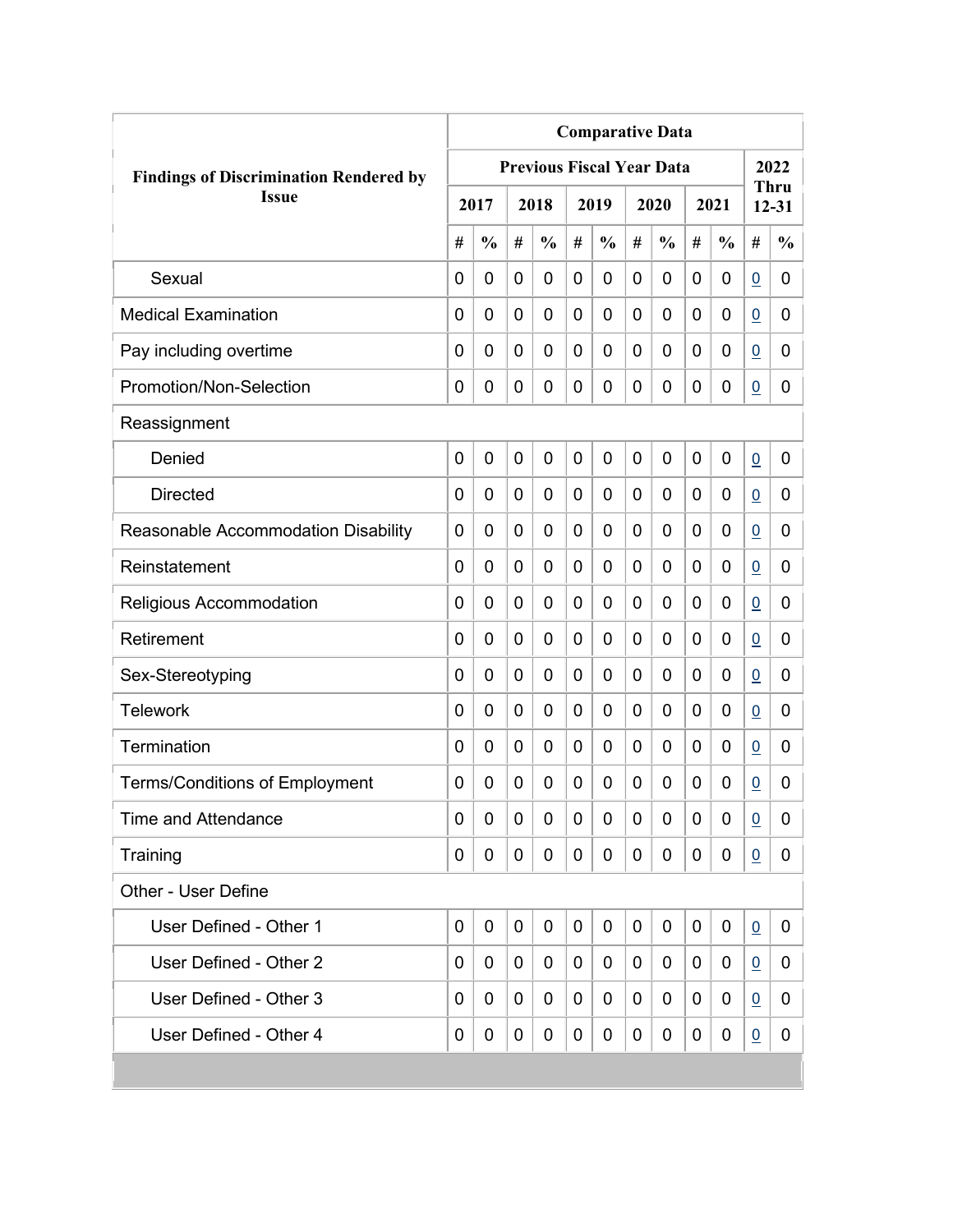|                                               | <b>Comparative Data</b> |               |                |                                  |                |               |                |               |             |               |                 |                          |
|-----------------------------------------------|-------------------------|---------------|----------------|----------------------------------|----------------|---------------|----------------|---------------|-------------|---------------|-----------------|--------------------------|
| <b>Findings of Discrimination Rendered by</b> |                         |               |                | <b>Previous Fiscal Year Data</b> |                |               |                |               |             |               |                 | 2022                     |
| <b>Issue</b>                                  |                         | 2017          |                | 2018                             |                | 2019          |                | 2020          |             | 2021          |                 | <b>Thru</b><br>$12 - 31$ |
|                                               | #                       | $\frac{0}{0}$ | #              | $\frac{0}{0}$                    | #              | $\frac{0}{0}$ | #              | $\frac{0}{0}$ | #           | $\frac{0}{0}$ | #               | $\frac{0}{0}$            |
| <b>Findings After Hearing</b>                 | 0                       |               | 0              |                                  | $\overline{0}$ |               | 0              |               | 0           |               | $\mathbf 0$     |                          |
| Appointment/Hire                              | 0                       | $\mathbf 0$   | 0              | $\overline{0}$                   | $\mathbf 0$    | 0             | 0              | 0             | 0           | $\mathbf 0$   | $\underline{0}$ | 0                        |
| <b>Assignment of Duties</b>                   | 0                       | 0             | 0              | 0                                | $\mathbf 0$    | 0             | 0              | 0             | 0           | $\mathbf 0$   | $\overline{0}$  | 0                        |
| Awards                                        | 0                       | 0             | 0              | 0                                | 0              | 0             | $\overline{0}$ | 0             | 0           | 0             | $\overline{0}$  | 0                        |
| <b>Conversion to Full Time/Perm Status</b>    | 0                       | 0             | 0              | 0                                | $\mathbf 0$    | 0             | 0              | 0             | 0           | $\mathbf 0$   | $\overline{0}$  | 0                        |
| <b>Disciplinary Action</b>                    |                         |               |                |                                  |                |               |                |               |             |               |                 |                          |
| Demotion                                      | 0                       | $\mathbf 0$   | 0              | 0                                | $\mathbf 0$    | 0             | $\overline{0}$ | 0             | 0           | $\mathbf 0$   | $\underline{0}$ | 0                        |
| Reprimand                                     | 0                       | 0             | 0              | $\overline{0}$                   | $\mathbf 0$    | 0             | 0              | 0             | 0           | $\mathbf 0$   | $\overline{0}$  | 0                        |
| Suspension                                    | 0                       | 0             | 0              | 0                                | 0              | 0             | 0              | 0             | 0           | $\mathbf 0$   | $\underline{0}$ | 0                        |
| Removal                                       | 0                       | 0             | 0              | 0                                | $\mathbf 0$    | 0             | 0              | 0             | 0           | $\mathbf 0$   | $\overline{0}$  | 0                        |
| <b>Duty Hours</b>                             | 0                       | 0             | 0              | 0                                | $\mathbf 0$    | 0             | 0              | 0             | 0           | $\mathbf 0$   | $\overline{0}$  | 0                        |
| Perf. Eval./ Appraisal                        | 0                       | 0             | 0              | 0                                | $\mathbf 0$    | 0             | 0              | 0             | 0           | $\mathbf 0$   | $\underline{0}$ | 0                        |
| Examination/Test                              | 0                       | 0             | 0              | 0                                | $\mathbf 0$    | 0             | $\mathbf 0$    | 0             | 0           | $\mathbf 0$   | $\overline{0}$  | 0                        |
| Harassment                                    |                         |               |                |                                  |                |               |                |               |             |               |                 |                          |
| Non-Sexual                                    | 0                       | $\mathbf 0$   | $\overline{0}$ | $\overline{0}$                   | $\mathbf 0$    | 0             | $\mathbf 0$    | 0             | $\mathbf 0$ | 0             | $\underline{0}$ | 0                        |
| Sexual                                        | 0                       | 0             | 0              | 0                                | $\mathbf 0$    | 0             | 0              | 0             | 0           | $\mathbf 0$   | $\underline{0}$ | 0                        |
| <b>Medical Examination</b>                    | 0                       | 0             | 0              | 0                                | $\mathbf 0$    | 0             | 0              | 0             | 0           | $\mathbf 0$   | $\underline{0}$ | 0                        |
| Pay including overtime                        | 0                       | 0             | 0              | 0                                | $\mathbf 0$    | 0             | 0              | 0             | 0           | $\mathbf 0$   | $\overline{0}$  | 0                        |
| Promotion/Non-Selection                       | 0                       | 0             | 0              | 0                                | $\mathbf 0$    | 0             | $\mathbf 0$    | 0             | 0           | $\mathbf 0$   | $\underline{0}$ | 0                        |
| Reassignment                                  |                         |               |                |                                  |                |               |                |               |             |               |                 |                          |
| Denied                                        | 0                       | $\mathbf 0$   | $\mathbf 0$    | 0                                | $\mathbf 0$    | 0             | $\mathbf 0$    | 0             | 0           | $\mathbf 0$   | $\underline{0}$ | 0                        |
| <b>Directed</b>                               | 0                       | 0             | 0              | 0                                | 0              | 0             | 0              | 0             | 0           | $\mathbf 0$   | $\overline{0}$  | 0                        |
| Reasonable Accommodation Disability           | 0                       | 0             | 0              | 0                                | $\mathbf 0$    | 0             | 0              | 0             | 0           | $\mathbf 0$   | $\underline{0}$ | 0                        |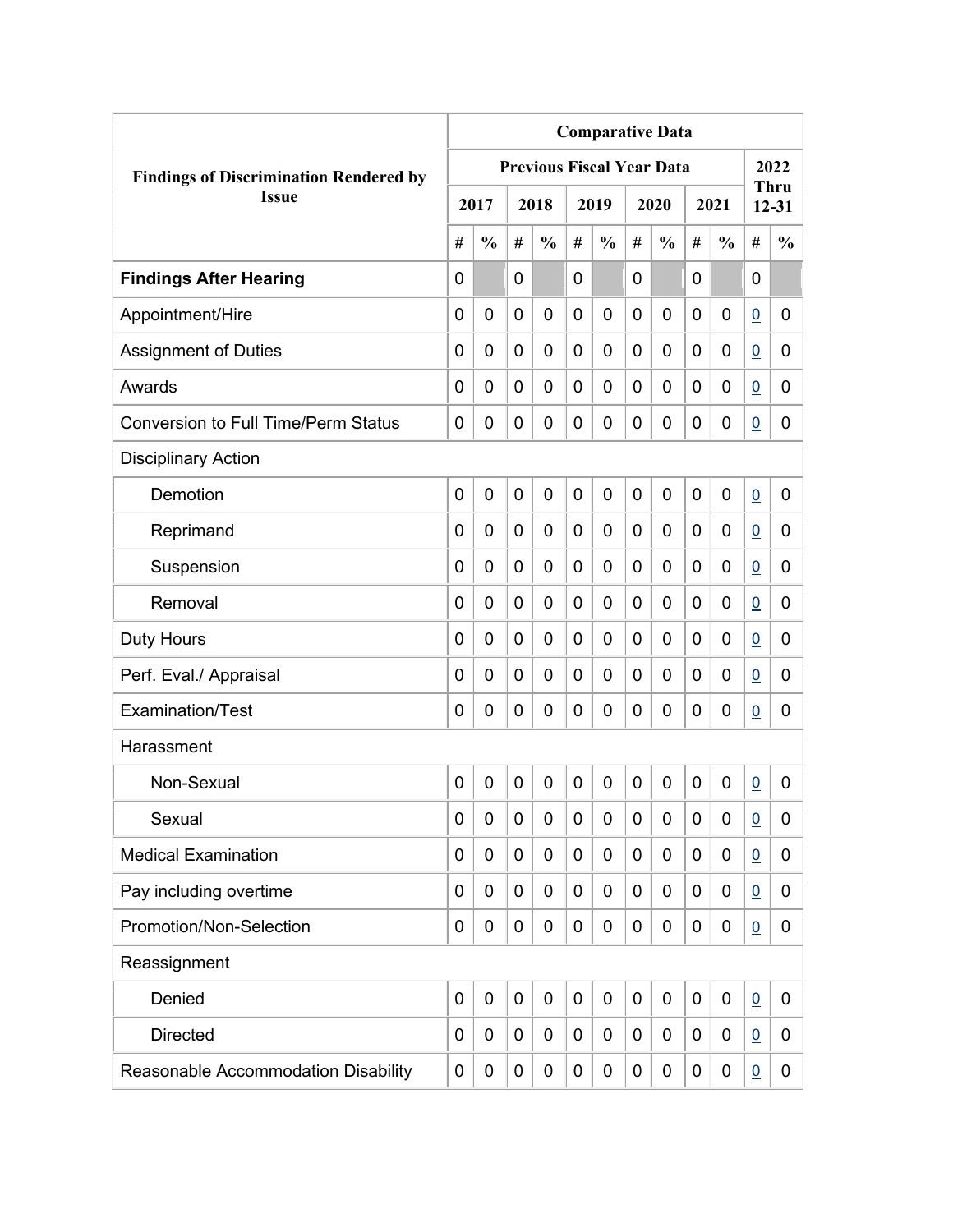|                                               | <b>Comparative Data</b> |               |              |                                  |                |                |   |               |             |               |                 |                          |
|-----------------------------------------------|-------------------------|---------------|--------------|----------------------------------|----------------|----------------|---|---------------|-------------|---------------|-----------------|--------------------------|
| <b>Findings of Discrimination Rendered by</b> |                         |               |              | <b>Previous Fiscal Year Data</b> |                |                |   |               |             |               |                 | 2022                     |
| <b>Issue</b>                                  |                         | 2017          |              | 2018                             |                | 2019           |   | 2020          |             | 2021          |                 | <b>Thru</b><br>$12 - 31$ |
|                                               | #                       | $\frac{0}{0}$ | #            | $\frac{0}{0}$                    | #              | $\frac{0}{0}$  | # | $\frac{0}{0}$ | #           | $\frac{0}{0}$ | #               | $\frac{0}{0}$            |
| Reinstatement                                 | 0                       | 0             | 0            | 0                                | 0              | 0              | 0 | 0             | 0           | 0             | $\overline{0}$  | 0                        |
| Religious Accommodation                       | 0                       | 0             | 0            | 0                                | $\overline{0}$ | $\overline{0}$ | 0 | 0             | 0           | 0             | $\overline{0}$  | 0                        |
| Retirement                                    | 0                       | 0             | 0            | 0                                | 0              | $\mathbf 0$    | 0 | 0             | 0           | 0             | $\overline{0}$  | 0                        |
| Sex-Stereotyping                              | 0                       | 0             | 0            | 0                                | 0              | 0              | 0 | 0             | 0           | 0             | $\overline{0}$  | 0                        |
| <b>Telework</b>                               | 0                       | 0             | 0            | 0                                | 0              | 0              | 0 | 0             | 0           | 0             | $\overline{0}$  | 0                        |
| Termination                                   | 0                       | 0             | 0            | 0                                | 0              | 0              | 0 | 0             | 0           | 0             | $\overline{0}$  | 0                        |
| <b>Terms/Conditions of Employment</b>         | 0                       | 0             | 0            | 0                                | 0              | 0              | 0 | 0             | 0           | 0             | $\overline{0}$  | 0                        |
| Time and Attendance                           | 0                       | 0             | 0            | 0                                | 0              | 0              | 0 | 0             | 0           | 0             | $\overline{0}$  | 0                        |
| Training                                      | 0                       | 0             | 0            | 0                                | 0              | $\mathbf 0$    | 0 | 0             | 0           | 0             | $\overline{0}$  | 0                        |
| Other - User Define                           |                         |               |              |                                  |                |                |   |               |             |               |                 |                          |
| User Defined - Other 1                        | 0                       | 0             | $\mathbf{0}$ | 0                                | $\overline{0}$ | $\mathbf 0$    | 0 | 0             | $\mathbf 0$ | 0             | $\overline{0}$  | 0                        |
| User Defined - Other 2                        | 0                       | 0             | 0            | 0                                | 0              | 0              | 0 | 0             | 0           | 0             | $\overline{0}$  | 0                        |
| User Defined - Other 3                        | 0                       | 0             | 0            | 0                                | 0              | 0              | 0 | 0             | 0           | 0             | 0               | 0                        |
| User Defined - Other 4                        | 0                       | 0             | 0            | 0                                | 0              | 0              | 0 | 0             | 0           | 0             | $\overline{0}$  | 0                        |
|                                               |                         |               |              |                                  |                |                |   |               |             |               |                 |                          |
| <b>Findings Without Hearing</b>               | 0                       |               | $\pmb{0}$    |                                  | $\mathbf 0$    |                | 0 |               | 0           |               | $\mathbf 0$     |                          |
| Appointment/Hire                              | 0                       | 0             | 0            | $\mathbf 0$                      | $\mathbf 0$    | $\mathbf 0$    | 0 | $\mathbf 0$   | 0           | 0             | $\overline{0}$  | 0                        |
| <b>Assignment of Duties</b>                   | 0                       | 0             | 0            | 0                                | 0              | $\mathbf 0$    | 0 | 0             | 0           | 0             | $\overline{0}$  | 0                        |
| Awards                                        | 0                       | 0             | 0            | 0                                | $\mathbf 0$    | 0              | 0 | 0             | 0           | 0             | $\overline{0}$  | 0                        |
| <b>Conversion to Full Time/Perm Status</b>    | 0                       | 0             | 0            | 0                                | 0              | $\mathbf 0$    | 0 | $\mathbf 0$   | 0           | 0             | $\overline{0}$  | 0                        |
| <b>Disciplinary Action</b>                    |                         |               |              |                                  |                |                |   |               |             |               |                 |                          |
| Demotion                                      | $\mathbf 0$             | $\mathbf 0$   | $\mathbf 0$  | $\mathbf 0$                      | $\mathbf 0$    | $\mathbf 0$    | 0 | $\mathbf 0$   | 0           | $\mathbf 0$   | $\underline{0}$ | 0                        |
| Reprimand                                     | 0                       | 0             | 0            | 0                                | 0              | $\mathbf 0$    | 0 | $\pmb{0}$     | 0           | 0             | $\overline{0}$  | $\mathbf{0}$             |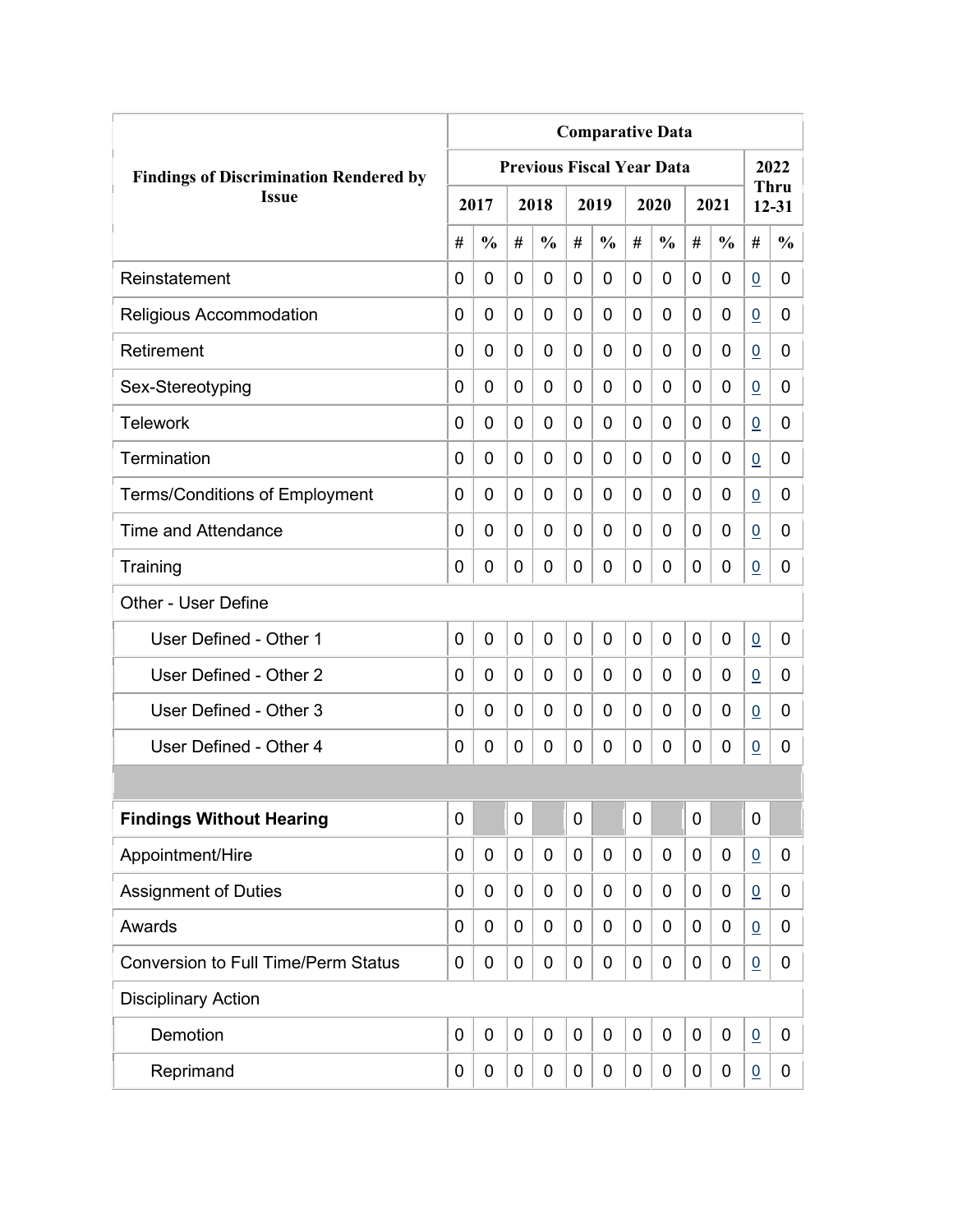|                                               | <b>Comparative Data</b> |                |             |                                  |                |               |                |               |             |               |                 |                          |  |
|-----------------------------------------------|-------------------------|----------------|-------------|----------------------------------|----------------|---------------|----------------|---------------|-------------|---------------|-----------------|--------------------------|--|
| <b>Findings of Discrimination Rendered by</b> |                         |                |             | <b>Previous Fiscal Year Data</b> |                |               |                |               |             |               |                 | 2022                     |  |
| <b>Issue</b>                                  |                         | 2017           |             | 2018                             |                | 2019          |                | 2020          |             | 2021          |                 | <b>Thru</b><br>$12 - 31$ |  |
|                                               | #                       | $\frac{0}{0}$  | #           | $\frac{6}{6}$                    | #              | $\frac{0}{0}$ | #              | $\frac{0}{0}$ | #           | $\frac{0}{0}$ | #               | $\frac{0}{0}$            |  |
| Suspension                                    | 0                       | $\mathbf 0$    | 0           | 0                                | 0              | $\mathbf 0$   | 0              | 0             | 0           | 0             | $\overline{0}$  | 0                        |  |
| Removal                                       | 0                       | 0              | 0           | 0                                | $\overline{0}$ | $\mathbf 0$   | 0              | 0             | 0           | $\mathbf 0$   | $\overline{0}$  | 0                        |  |
| <b>Duty Hours</b>                             | 0                       | $\mathbf 0$    | 0           | 0                                | 0              | $\mathbf 0$   | 0              | 0             | 0           | $\mathbf 0$   | $\overline{0}$  | 0                        |  |
| Perf. Eval./ Appraisal                        | 0                       | 0              | 0           | 0                                | 0              | 0             | 0              | 0             | 0           | 0             | $\underline{0}$ | 0                        |  |
| Examination/Test                              | 0                       | 0              | 0           | 0                                | $\overline{0}$ | $\mathbf 0$   | 0              | 0             | $\mathbf 0$ | 0             | $\overline{0}$  | 0                        |  |
| Harassment                                    |                         |                |             |                                  |                |               |                |               |             |               |                 |                          |  |
| Non-Sexual                                    | 0                       | $\overline{0}$ | $\mathbf 0$ | 0                                | $\mathbf 0$    | $\mathbf 0$   | $\overline{0}$ | 0             | 0           | $\mathbf 0$   | $\overline{0}$  | 0                        |  |
| Sexual                                        | 0                       | 0              | 0           | 0                                | 0              | $\mathbf 0$   | 0              | 0             | 0           | $\mathbf 0$   | $\underline{0}$ | 0                        |  |
| <b>Medical Examination</b>                    | 0                       | 0              | 0           | 0                                | $\overline{0}$ | $\mathbf 0$   | 0              | 0             | 0           | $\mathbf 0$   | $\overline{0}$  | 0                        |  |
| Pay including overtime                        | 0                       | 0              | 0           | 0                                | 0              | $\mathbf 0$   | 0              | 0             | 0           | 0             | $\overline{0}$  | 0                        |  |
| Promotion/Non-Selection                       | 0                       | 0              | 0           | 0                                | $\overline{0}$ | 0             | 0              | 0             | 0           | 0             | $\underline{0}$ | 0                        |  |
| Reassignment                                  |                         |                |             |                                  |                |               |                |               |             |               |                 |                          |  |
| Denied                                        | 0                       | $\mathbf 0$    | 0           | 0                                | 0              | $\mathbf 0$   | 0              | 0             | $\mathbf 0$ | 0             | $\overline{0}$  | 0                        |  |
| <b>Directed</b>                               | 0                       | $\mathbf 0$    | 0           | 0                                | 0              | 0             | 0              | 0             | 0           | 0             | $\overline{0}$  | 0                        |  |
| Reasonable Accommodation Disability           | 0                       | 0              | 0           | 0                                | 0              | 0             | 0              | 0             | 0           | 0             | $\underline{0}$ | 0                        |  |
| Reinstatement                                 | 0                       | 0              | 0           | 0                                | 0              | $\mathbf 0$   | 0              | 0             | 0           | 0             | $\underline{0}$ | 0                        |  |
| Religious Accommodation                       | 0                       | 0              | 0           | 0                                | 0              | $\mathbf 0$   | 0              | 0             | 0           | 0             | $\overline{0}$  | 0                        |  |
| Retirement                                    | 0                       | 0              | 0           | 0                                | 0              | 0             | 0              | 0             | 0           | 0             | $\underline{0}$ | 0                        |  |
| Sex-Stereotyping                              | 0                       | 0              | 0           | 0                                | 0              | 0             | 0              | 0             | 0           | 0             | $\underline{0}$ | 0                        |  |
| <b>Telework</b>                               | 0                       | 0              | 0           | 0                                | 0              | 0             | 0              | 0             | $\mathbf 0$ | 0             | $\overline{0}$  | 0                        |  |
| Termination                                   | 0                       | 0              | 0           | 0                                | 0              | 0             | 0              | 0             | 0           | 0             | $\overline{0}$  | 0                        |  |
| <b>Terms/Conditions of Employment</b>         | 0                       | 0              | 0           | 0                                | 0              | 0             | 0              | 0             | 0           | 0             | $\overline{0}$  | 0                        |  |
| <b>Time and Attendance</b>                    | 0                       | 0              | 0           | 0                                | 0              | 0             | 0              | 0             | 0           | 0             | $\underline{0}$ | 0                        |  |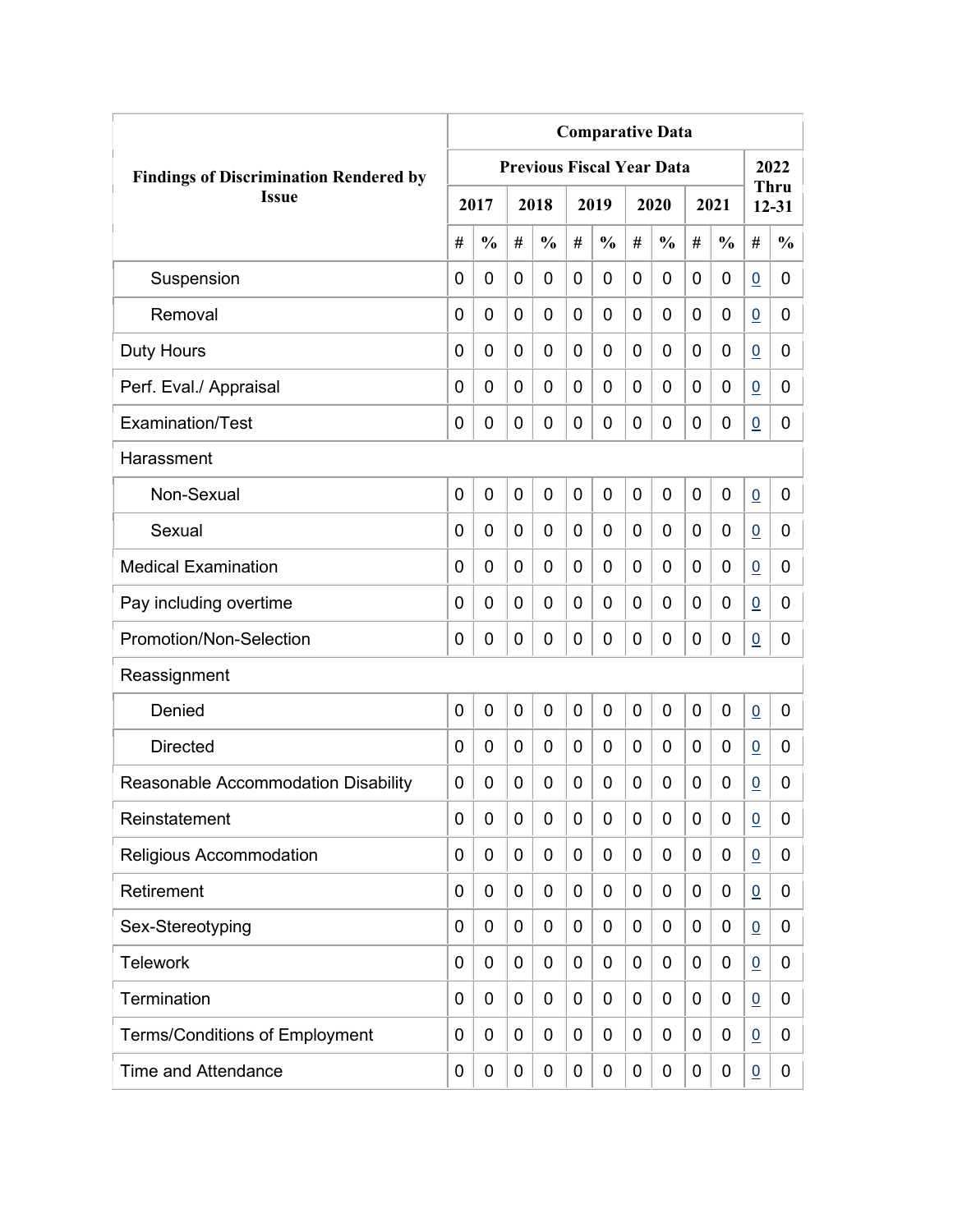|                                               | <b>Comparative Data</b> |               |                |                                  |                |                |              |               |              |               |                |                   |  |  |
|-----------------------------------------------|-------------------------|---------------|----------------|----------------------------------|----------------|----------------|--------------|---------------|--------------|---------------|----------------|-------------------|--|--|
| <b>Findings of Discrimination Rendered by</b> |                         |               |                | <b>Previous Fiscal Year Data</b> |                |                |              |               |              |               |                | 2022              |  |  |
| <b>Issue</b>                                  |                         | 2017          |                | 2018                             |                | 2019           |              | 2020          |              | 2021          |                | Thru<br>$12 - 31$ |  |  |
|                                               | #                       | $\frac{6}{6}$ | #              | $\frac{6}{6}$                    | #              | $\frac{6}{6}$  | #            | $\frac{6}{6}$ | #            | $\frac{6}{6}$ | #              | $\frac{6}{6}$     |  |  |
| Training                                      | 0                       | 0             | $\Omega$       | 0                                | 0              | $\Omega$       | 0            | $\Omega$      | $\Omega$     | 0             | $\overline{0}$ | 0                 |  |  |
| Other - User Define                           |                         |               |                |                                  |                |                |              |               |              |               |                |                   |  |  |
| User Defined - Other 1                        | 0                       | $\mathbf{0}$  | $\overline{0}$ | $\mathbf{0}$                     | $\overline{0}$ | $\overline{0}$ | $\mathbf{0}$ | $\Omega$      | $\mathbf{0}$ | $\mathbf{0}$  | $\overline{0}$ | $\Omega$          |  |  |
| User Defined - Other 2                        | 0                       | $\Omega$      | $\mathbf{0}$   | 0                                | $\mathbf 0$    | 0              | $\Omega$     | $\Omega$      | $\Omega$     | $\mathbf{0}$  | $\overline{0}$ | 0                 |  |  |
| User Defined - Other 3                        | 0                       | $\Omega$      | $\Omega$       | 0                                | $\mathbf{0}$   | 0              | $\Omega$     | $\Omega$      | $\Omega$     | $\Omega$      | $\overline{0}$ | 0                 |  |  |
| User Defined - Other 4                        | 0                       | 0             | $\Omega$       | 0                                | 0              | $\Omega$       | 0            | $\Omega$      | 0            | $\mathbf 0$   | $\overline{0}$ | $\Omega$          |  |  |

|                                                    | <b>Comparative Data</b>          |                |                |          |                |                            |  |  |  |  |  |  |
|----------------------------------------------------|----------------------------------|----------------|----------------|----------|----------------|----------------------------|--|--|--|--|--|--|
| <b>Pending Complaints Filed in Previous Fiscal</b> | <b>Previous Fiscal Year Data</b> | 2022           |                |          |                |                            |  |  |  |  |  |  |
| <b>Years by Status</b>                             | 2017                             | 2018           | 2019           | 2020     | 2021           | <b>Thru</b><br>$12-$<br>31 |  |  |  |  |  |  |
| <b>Total complaints from previous Fiscal Years</b> | 10                               | $\overline{7}$ | 16             | 9        | 13             | <u>18</u>                  |  |  |  |  |  |  |
| <b>Total Complainants</b>                          | 10                               | 7              | 16             | 9        | 13             | 14                         |  |  |  |  |  |  |
| <b>Number complaints pending</b>                   |                                  |                |                |          |                |                            |  |  |  |  |  |  |
| Investigation                                      | $\mathbf 0$                      | 0              | $\overline{0}$ | $\Omega$ | $\mathbf{0}$   | $\overline{1}$             |  |  |  |  |  |  |
| ROI issued, pending Complainant's action           | $\Omega$                         | 0              | $\Omega$       | 0        | 0              | $\underline{0}$            |  |  |  |  |  |  |
| Hearing                                            | 10                               | $\overline{7}$ | 13             | 9        | 12             | 16                         |  |  |  |  |  |  |
| <b>Final Agency Action</b>                         | $\Omega$                         | 0              | 3              | 0        | 2              | $\overline{2}$             |  |  |  |  |  |  |
| Appeal with EEOC Office of Federal<br>Operations   | 3                                | 4              | 4              | 7        | $\overline{7}$ | 8                          |  |  |  |  |  |  |